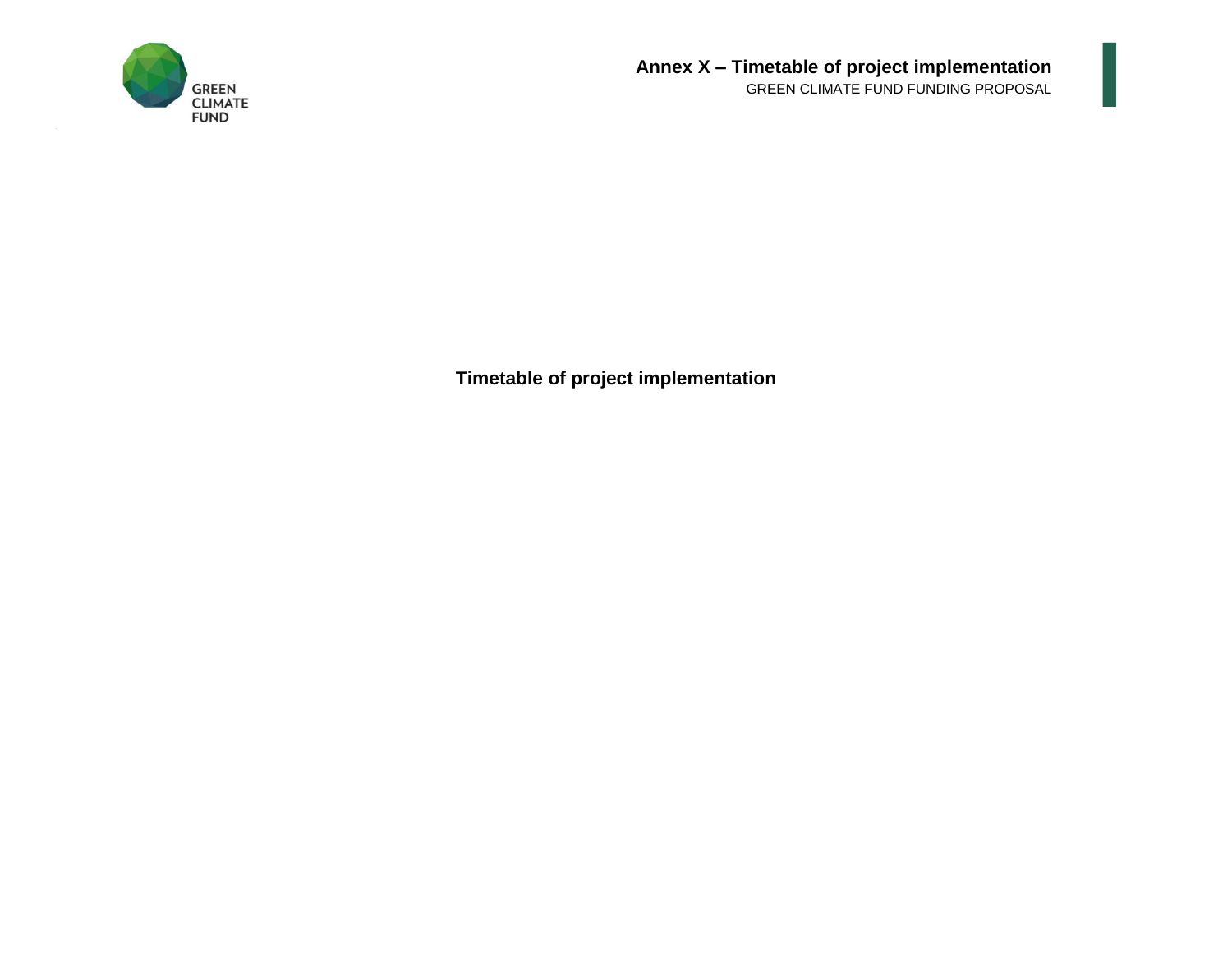

## **GREEN = Completed**

| <b>TASK</b>                                                                                                                                                                                                                                   | Q <sub>1</sub> | Q <sub>2</sub>            | Q3           | Q <sub>4</sub> | Q <sub>5</sub> | Q <sub>6</sub>            | Q <sub>7</sub> | Q8           | Q <sub>9</sub> | Q <sub>10</sub> | Q <sub>11</sub> | Q <sub>12</sub>           | Q13 | Q14 | Q <sub>15</sub>           | Q <sub>16</sub> | <b>Q17</b> | Q18         | Q19 | Q <sub>20</sub> |
|-----------------------------------------------------------------------------------------------------------------------------------------------------------------------------------------------------------------------------------------------|----------------|---------------------------|--------------|----------------|----------------|---------------------------|----------------|--------------|----------------|-----------------|-----------------|---------------------------|-----|-----|---------------------------|-----------------|------------|-------------|-----|-----------------|
| Output 1: Scaling up an integrated<br>water supply system to provide safe<br>water to 31,333 people                                                                                                                                           |                |                           |              |                |                |                           |                |              |                |                 |                 |                           |     |     |                           |                 |            |             |     |                 |
| Activity 1.1.11,502 m3 rainwater<br>harvesting systems for 26,625 people<br>installed in 45 islands                                                                                                                                           |                | $\boldsymbol{\mathsf{x}}$ | $\mathbf x$  | X              | X              | $\mathbf x$               | $\mathbf x$    | $\mathbf{x}$ | X              | X               | $\mathbf x$     |                           |     |     |                           |                 |            |             |     |                 |
| Activity 1.2. Standard operating<br>Procedures (SOPs) prepared and used by<br>utilities, local councils and households                                                                                                                        |                |                           |              |                | X              | $\boldsymbol{\mathsf{x}}$ | X              | X            |                | X               | X               |                           |     | X   | $\boldsymbol{\mathsf{x}}$ |                 | X          | $\mathbf x$ |     |                 |
| Activity 1.3. 4 RO desalinated water and<br>rainwater harvesting systems in 4 islands<br>installed and made operational, using a<br>grid-tied and / or off grid solar PV<br>technology to provide backup capacity in<br>times of water stress |                | $\mathbf x$               | X            | X              | $\mathsf{X}$   | $\boldsymbol{\mathsf{x}}$ | $\mathbf x$    | $\mathbf{x}$ | X              | $\mathsf{X}$    | X               | $\boldsymbol{\mathsf{x}}$ |     |     |                           |                 |            |             |     |                 |
| Activity 1.4. Groundwater recharge<br>system installed for greywater recycling<br>and excess rainwater from the RWH<br>collection system                                                                                                      |                | X                         | $\mathbf{x}$ | $\mathbf{x}$   | $\mathbf{x}$   | $\mathbf{x}$              | $\mathbf{x}$   | $\mathbf{x}$ | X              | $\mathbf{x}$    | $\mathbf x$     |                           |     |     |                           |                 |            |             |     |                 |
| Activity 1.5. Tariff evaluation criteria and<br>tariff setting guidelines designed and<br>introduced                                                                                                                                          |                | X                         | $\mathbf{x}$ | X              | $\mathbf{x}$   | $\mathbf x$               | $\mathbf x$    |              |                |                 |                 |                           |     |     |                           |                 |            |             |     |                 |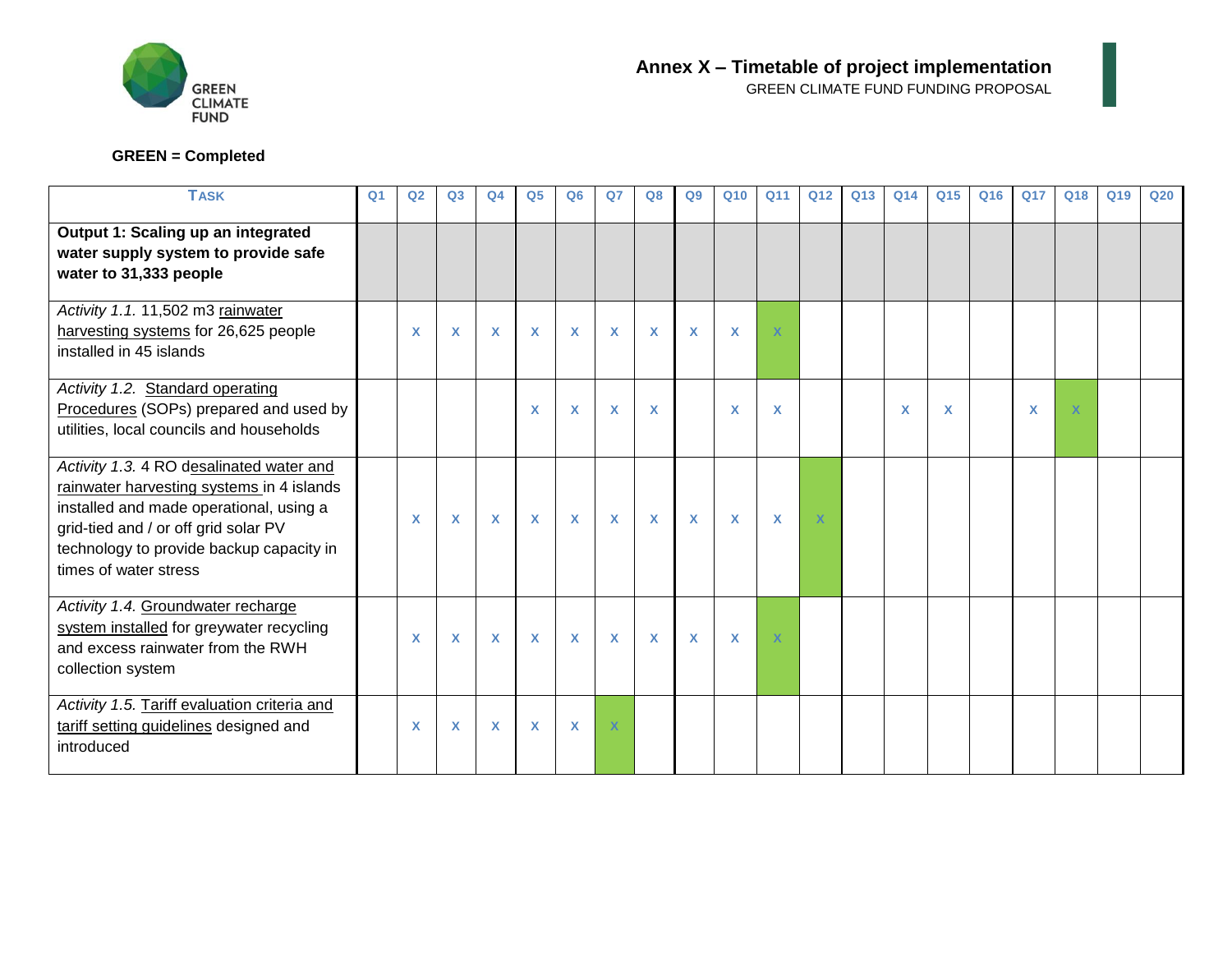

| <b>TASK</b>                                                                                                                                                                                                                                                        | Q <sub>1</sub> | Q2          | Q <sub>3</sub> | Q <sub>4</sub> | Q <sub>5</sub> | Q <sub>6</sub>            | Q <sub>7</sub> | Q8       | Q9 | Q <sub>10</sub> | Q <sub>11</sub> | Q <sub>12</sub> | Q13 | Q14                       | Q <sub>15</sub> | Q16          | <b>Q17</b> | Q18                       | Q19                       | Q <sub>20</sub> |
|--------------------------------------------------------------------------------------------------------------------------------------------------------------------------------------------------------------------------------------------------------------------|----------------|-------------|----------------|----------------|----------------|---------------------------|----------------|----------|----|-----------------|-----------------|-----------------|-----|---------------------------|-----------------|--------------|------------|---------------------------|---------------------------|-----------------|
| Activity 1.6. Training programmes in<br>integrated water resource management,<br>planning and budgeting, expenditure<br>management and performance monitoring<br>developed and delivered for relevant atoll<br>and island councils and the ministries<br>(MEE, MoH |                |             |                |                | X              | X                         | $\mathbf x$    | <b>X</b> |    | X               | X               |                 | X   | X                         |                 |              | X          |                           |                           |                 |
| Activity 1.7. Certification courses for the<br>utilities and sector specialists in the areas<br>of water engineering, capital construction,<br>operation, maintenance, financial<br>management and planning introduced at<br>the Maldives Polytechnic (MP)         |                |             | X              | X              | X              | $\boldsymbol{\mathsf{x}}$ | $\mathbf x$    | X        | X  | X               | X               | $\mathbf x$     | X   | $\boldsymbol{\mathsf{X}}$ | X               | $\mathbf{x}$ | X          | $\boldsymbol{\mathsf{x}}$ | $\boldsymbol{\mathsf{x}}$ |                 |
| Output 2. Decentralised and cost-<br>effective dry season water supply<br>system introduced benefitting 90,272<br>people                                                                                                                                           |                |             |                |                |                |                           |                |          |    |                 |                 |                 |     |                           |                 |              |            |                           |                           |                 |
| Activity 2.1. 4 sub-national water<br>production and distribution hubs in the 4<br>target atolls established                                                                                                                                                       |                | $\mathbf x$ | X              | X              | X              | X                         | X              | X        | X  | X               | X               |                 |     |                           |                 |              |            |                           |                           |                 |
| Activity 2.2. Institutional coordination and<br>accountability mechanisms between the<br>utilities, the NDMC, MEE and LGA/ local<br>councils to facilitate cost-effective and<br>timely water supply during dry season                                             |                |             | X              | X              | X              |                           |                |          |    |                 |                 |                 |     |                           |                 |              |            |                           |                           |                 |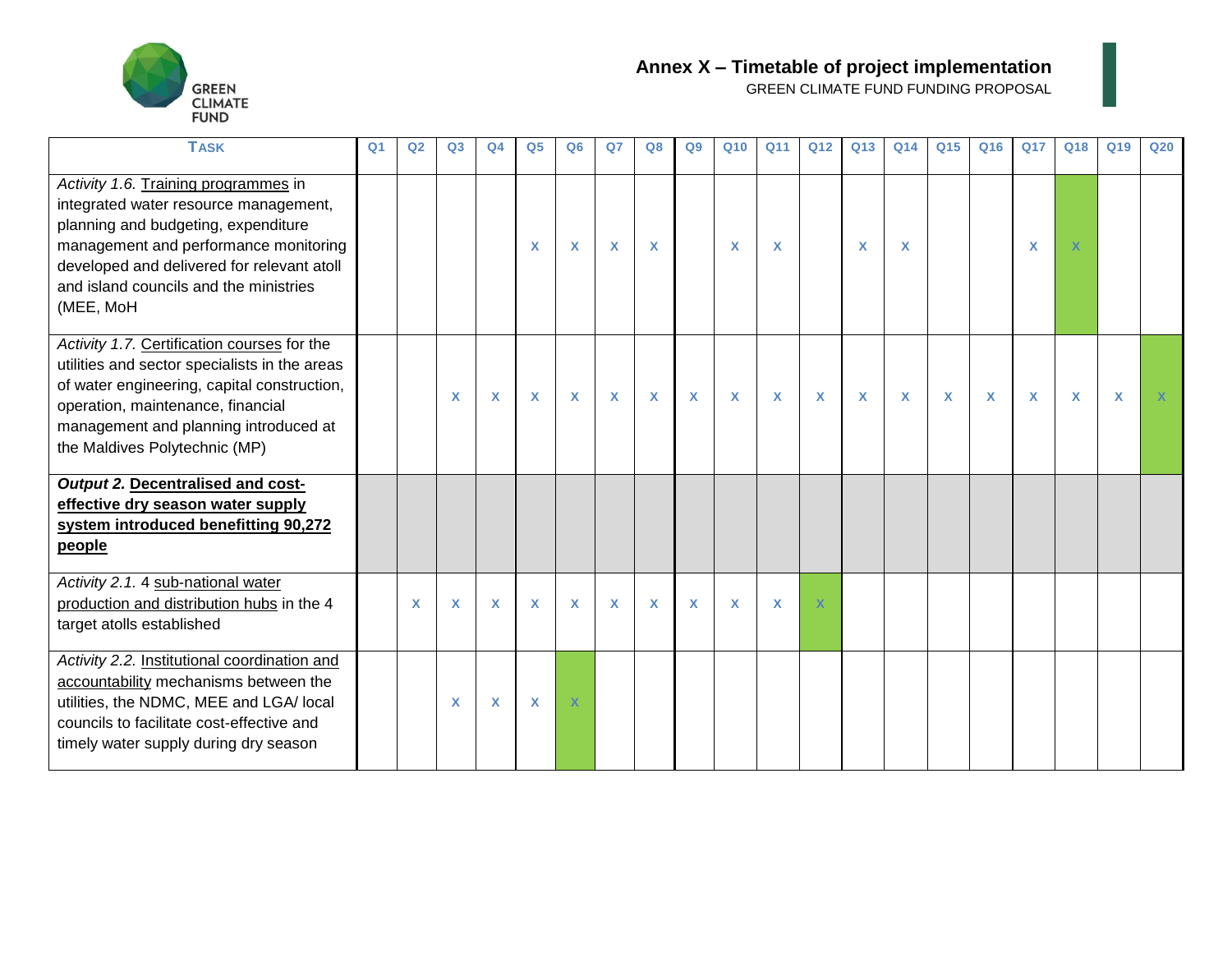

| <b>TASK</b>                                                                                                                                                                                        | Q <sub>1</sub> | Q <sub>2</sub> | Q <sub>3</sub> | Q <sub>4</sub>            | Q <sub>5</sub>          | Q6                        | Q <sub>7</sub> | Q8           | Q9           | Q <sub>10</sub> | Q11         | Q12          | Q13 | Q14         | Q15          | Q16 | <b>Q17</b> | Q18         | Q19 | Q20 |
|----------------------------------------------------------------------------------------------------------------------------------------------------------------------------------------------------|----------------|----------------|----------------|---------------------------|-------------------------|---------------------------|----------------|--------------|--------------|-----------------|-------------|--------------|-----|-------------|--------------|-----|------------|-------------|-----|-----|
| Activity 2.3. Regulatory framework for<br>competitive and wholesale water<br>distribution services established                                                                                     |                |                | X              | $\boldsymbol{\mathsf{x}}$ | X                       | $\mathbf x$               |                |              |              |                 |             |              |     |             |              |     |            |             |     |     |
| Activity 2.4. Early warning system<br>established on the basis of forecasted<br>meteorological information for water<br>emergency alerts and for effective<br>operation of integrated water system |                |                |                |                           | X                       | $\boldsymbol{\mathsf{X}}$ | $\mathbf x$    | $\mathbf{x}$ | $\mathbf{x}$ | $\mathbf x$     | $\mathbf x$ | $\mathbf{x}$ |     |             |              |     | X          | $\mathbf x$ |     |     |
| <b>Output 3. Groundwater quality</b><br>improved to secure freshwater<br>reserves.                                                                                                                 |                |                |                |                           |                         |                           |                |              |              |                 |             |              |     |             |              |     |            |             |     |     |
| Activity 3.1. Baseline assessment<br>(hazards inventory and catchment<br>characterization) completed                                                                                               |                | $\mathbf x$    | X              | $\mathsf{x}$              | $\overline{\mathsf{x}}$ |                           |                |              |              |                 |             |              |     |             |              |     |            |             |     |     |
| Activity 3.2. Groundwater monitoring<br>protocols with associated equipment and<br>training delivered                                                                                              |                |                | X              | $\boldsymbol{\mathsf{x}}$ | X                       | $\boldsymbol{\mathsf{x}}$ |                |              |              | X               | X           |              |     | X           | $\mathbf{x}$ |     |            |             |     |     |
| Activity 3.3. Regulatory framework<br>established for coastal land use, including<br>zoning to protect coastal catchment areas<br>and enable natural recharge of<br>groundwater lenses             |                |                |                |                           | $\mathbf x$             | $\boldsymbol{\mathsf{X}}$ | $\mathbf{x}$   | $\mathbf{x}$ | $\mathbf{x}$ | $\mathbf x$     | X           | $\mathbf{x}$ |     | $\mathbf x$ | $\mathsf{x}$ |     | X          | $\mathbf x$ |     |     |
| <b>Monitoring &amp; Evaluation</b>                                                                                                                                                                 |                |                |                |                           |                         |                           |                |              |              |                 |             |              |     |             |              |     |            |             |     |     |
| Mid-term review & Final Review                                                                                                                                                                     |                |                |                |                           |                         |                           |                |              |              |                 | X           |              |     |             |              |     |            |             |     |     |